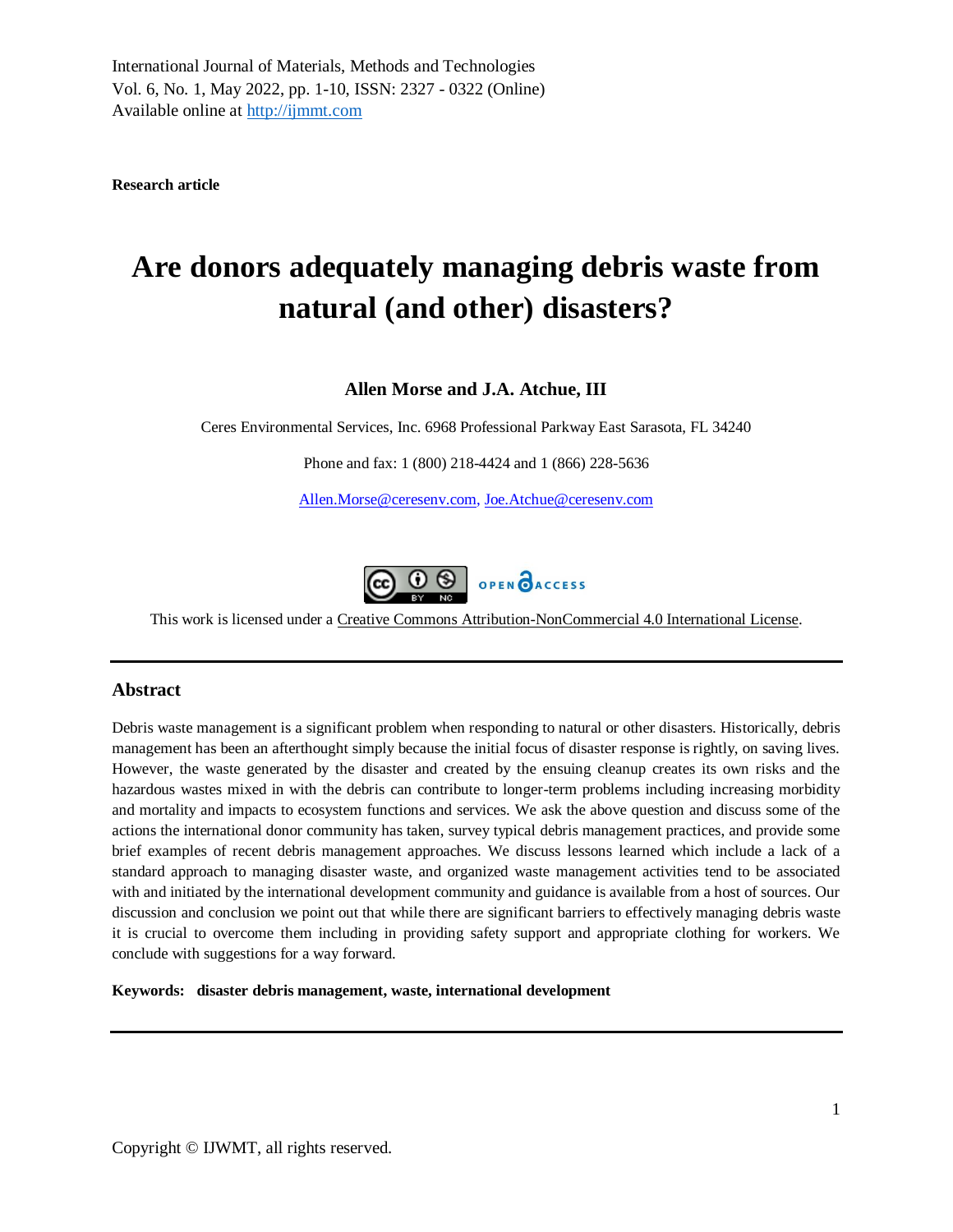# **Introduction**

Natural disasters occur routinely across the planet and the international donor community (IDC), comprising multilateral institutions including the United Nations (UN), the international development banks, and bilateral organizations including the US Agency for International Development (USAID) and many others, have aided lessdeveloped countries in responding to these disasters for decades. Each disaster occurs in its own context, and response requirements can differ both in kind and degree. This is especially so in man-made versus natural disasters.

There are, however, some activities that are implemented regardless of the disaster type or location. These include rescue and medical assistance, establishing alternative housing for displaced people including providing food and water and other services, and removing debris and rubble to allow

#### **Sendai Framework Scope & Goals**

1. The … framework applies to the risk of small-… and large-scale, … caused by natural or manmade hazards as well as related environmental, …and other… hazards and risks. It ... guides...multi-hazard management of disaster risk ... at all levels … and … sectors.

2. Prevent new and reduce existing … risk through …implementing… integrated and inclusive economic, structural, legal, social, health, cultural, educational, environmental, technological, political and institutional measures …to… prevent and reduce hazard exposure and vulnerability to disaster, increase(ing) preparedness for response and recovery, and …strengthen(ing) resilience.

passage of rescue teams and normal traffic patterns.

Overall, the IDC does an admirable job of responding to disasters, particularly in the humanitarian realm. Local and international staff quickly react and rapidly establish the required infrastructure to respond to the immediate situation. Indeed, their work has saved thousands of lives over the past several decades and their assistance has enabled a more rapid "return to normalcy" than would have been possible without it. The community realizes there are still areas for improvement and the Sendai Framework (UNISDR, 2015) initiated in 2015 and running through 2030 and reflects that. The box at right paraphrases the scope and goals of the framework.

However, holes remain in the efficacy of these responses. Often communication and coordination between actors is problematic. This leads to uneven responses and over- or under-commitment of resources. The IDC has recognized these and other issues and developed guidance addressing them (for example IBRD (Undated); UNDP, 2013; UNDP, 2016; and UNOCHA, 2013). In the main, this guidance is well-thought-out and followed to one extent or another.

We have observed that, while IDC members all have environmental assessment requirements and there is adequate (though minimal) guidance on appropriately managing disaster debris waste, often these requirements and guidance are honored more in the breach than in practice. We understand that these responses are enormously expensive and logistically challenging. However, our assessment is that the IDC's environmental assessment requirements create a fiduciary responsibility for managing this waste. Below, we discuss examples of recent debris waste management practices, the potential for increased risk and negative health and environmental outcomes as a result, and best management practices that could minimize debris-related risk and provide recommendations to address the issue. Our concern focuses on debris management and its impact on response, recovery, resilience, and sustainability.

## **Results and Discussion**

Current management practices in natural disaster debris management have several phases. Much guidance characterizes disaster response as consisting of response and recovery, however Brown, et al (2011), quoting others,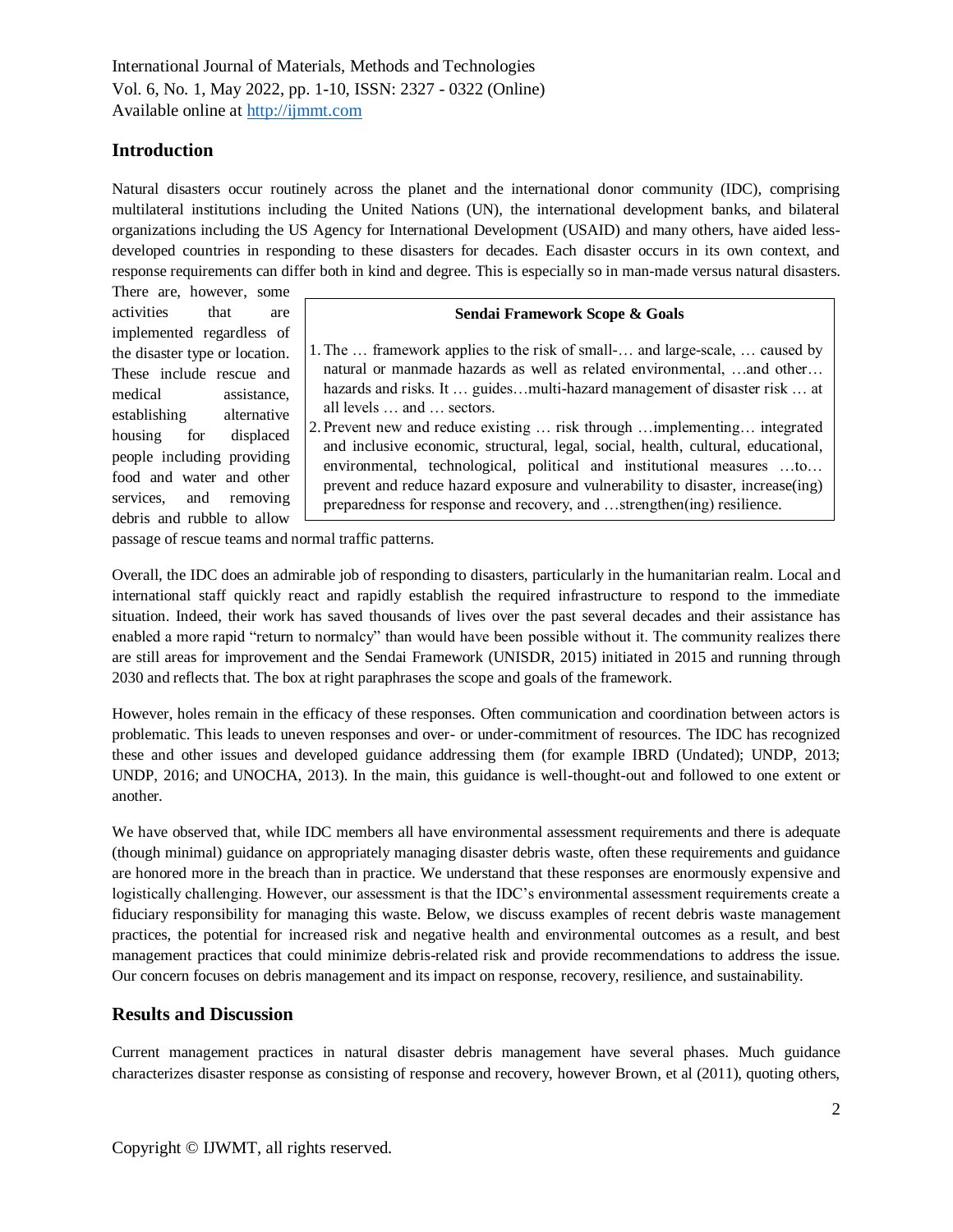categorize these phases as 1) emergency response, 2) recovery, and 3) rebuilding. This approach is useful because it emphasizes that the debris generated by the disaster, in addition to the subsequent debris generated during recovery, requires proper management. They further indicate the position of debris management in each phase as, 1) facilitating preservation of life, providing emergency services, and removing immediate public health and safety hazards such as unstable buildings and debris and rubble interfering with emergency services, among other activities; 2) managing debris as a part of lifeline restoration and building demolition; 3) managing debris generated from and used in re-construction.

During the emergency response phase, the focus, rightfully, is on saving people's lives and moving them to areas of safety. In part, this requires rapid removal of debris, which can include building rubble, uprooted plant material, sediment, wrecked vehicles, and hazardous waste. The focus is on creating space for emergency responders to move about the disaster area and moving building debris to aid in search and rescue operations. Debris is managed only to the extent that it does not block responders. There is no attempt at waste categorization (nor should there be with the

exceptions discussed below) but in many cases, the location where the waste is placed does not change subsequently and it becomes a public health problem either attracting vermin or leaching pollutants into the environment.

This approach creates several immediate and longer-term risks. The most immediate risk is the potential for worker exposure to hazardous or infectious waste. The box at right lists some of the hazardous wastes that can be found in homes, farms, and at industrial facilities. Additionally, infectious waste can include wound dressings, laboratory samples or reagents, body parts, and infectious material.

| Types of hazardous waste potentially present in disasters                                                                                                                                                                                                                                 |                                                                                                                                                                                                                                                                |
|-------------------------------------------------------------------------------------------------------------------------------------------------------------------------------------------------------------------------------------------------------------------------------------------|----------------------------------------------------------------------------------------------------------------------------------------------------------------------------------------------------------------------------------------------------------------|
| Households & Farms                                                                                                                                                                                                                                                                        | <b>Industrial Facilities</b>                                                                                                                                                                                                                                   |
| $\bullet$ Chlorine<br>bleach<br>(other<br>bases)<br>• Petroleum.<br>oils.<br>and<br><i>lubricants</i><br>$\bullet$ Car batteries<br>$\bullet$ Ashestos<br>• Fluorescent lighting<br>$\bullet$ Ammonium<br>nitrate<br>and<br>other fertilizers<br>• Pesticides<br>• Natural gas cannisters | • Organic solvents<br>$\bullet$ High-strength<br>&.<br><b>BOD</b><br>COD waste<br>$\bullet$ Monomers<br>$\bullet$ PCBs<br>• Acids $&$ bases<br>• Mercury $\&$ other metals<br>• Petroleum, oils,<br>and<br>lubricants<br>• Asbestos<br>• Pressurized cylinders |

Our experience is that local work-for-cash staff who support disaster responses are minimally equipped and trained, as evidenced by the photos below. Both photos are from the covers of two different UN guidance documents on debris management (UNDP, 2016 and UNOCHA, 2013). The one at left shows people working at a rubble pile with no apparent health and safety equipment. The dust is a particular concern since it could potentially contain asbestos. The individuals below at right are equipped with hard hats, gloves, high-visibility vests, and closed shoes, although



carcinogens).

not work boots. They too lack any form of respiratory or eye protection. In both cases, these workers are subject to immediate risks simply associated with these types of activities but given the lack of respiratory

and eye protection, they also could be subjected to risks associated with exposure to dust and organic volatiles (potentially containing asbestos and other



This first phase is rightly focused on saving lives by moving debris and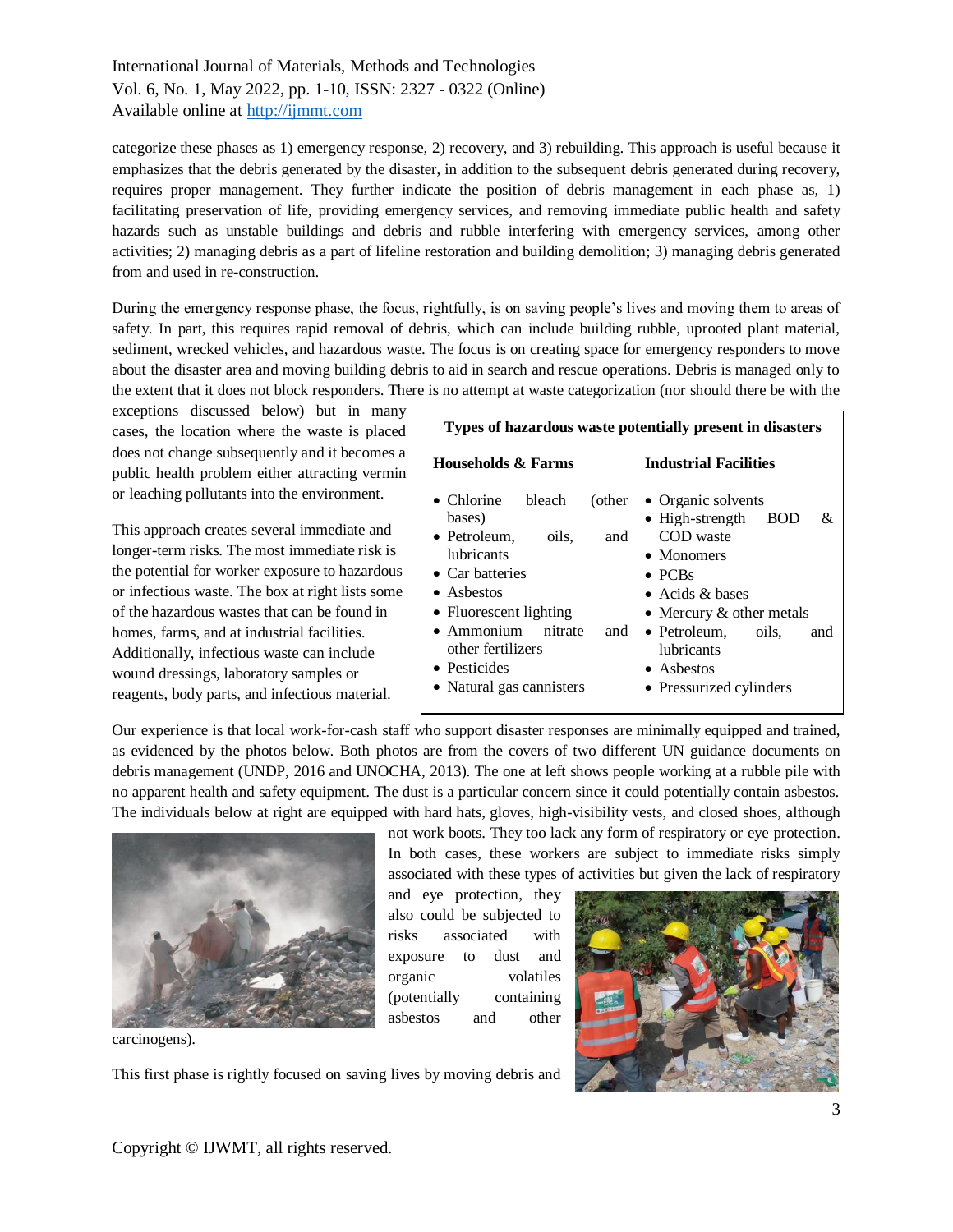rubble to allow access to trapped people and emergency vehicles. However, those involved in the work are potentially being exposed to significant risks that can have lifelong impacts, especially in the case of inexperienced staff hired specifically to assist with this phase. Also, the placement of hazardous wastes in areas where they can be released into the environment has the potential to have significantly deleterious environmental effects in both the short and long term.

The emergency nature of response activities does not always carry over to the recovery phase, although Brown (2012) indicates that the sense of urgency from the first phase can and often does carry over to this second phase. While this likely contributes to less effective waste management, the real culprits tend to be lack of a pre-disaster plan to manage the waste that comprises critical management areas, including recycling and hazardous waste, lack of budget to implement, and lack of the "enabling conditions" these activities require. Enabling conditions include trained staff to accept and manage waste and implement the recycling, space to establish and operate waste reception and recycling, equipment to handle the waste including trucks, excavators, front-end loaders and similar heavy equipment, equipment to aid in recycling including things such as rock crushers, sorters, and managing the hazardous waste, including overpack drums, impermeable surfaces to store liquid wastes, and ultimately a secure landfill for final disposal of waste that cannot be recycled. On the host nation's side, there may be inadequate or even no regulations with respect to hazardous waste disposal, poor enforcement of regulations, no interest in slowing the cleanup process, or no interest in funds being spent on waste management rather than cleanup. All these circumstances contribute to the minimal focus on appropriate management of disaster wastes.

This disregard of appropriate disaster waste management also frequently extends to the rebuilding phase. At this point waste management typically is regarded as being complete and now the focus is on rebuilding. However, quite often the rebuilding means continued waste generation as building sites are prepared for new construction. The solid waste generated often is overlooked and simply discarded at the most convenient location. If additional hazardous waste is uncovered, it often is not identified and simply comingled with the solid waste. Thus, workers may be exposed to those immediate associated hazards, and the waste too becomes a source of pollution that could impact the environment including local drinking water supplies.

There are many reasons why disaster waste is not managed with the care it requires including lack of political will, competing priorities, lack of enabling conditions, and, finally, lack of budget. While these are certainly valid issues, the question remains - do these concerns relieve the IDCs of their obligation to protect human health and the environment?

#### **Where does recycling fit in disaster response?**

Brown and Milke (2016) evaluated recycling in disasters in Australia (fire), Italy (earthquake), Japan (earthquake and tsunami), New Zealand (earthquake), and the United States (fire and hurricane), and identified seven different variables that impact the ability to effectively recycle disaster waste. They were waste volume, the extent to which waste was mixed, the potential for human and environmental health hazards, the waste's areal extent, the priority a community puts on recycling, funding mechanisms and their requirements, and local regulatory requirements. Similar variables impact recycling effectiveness in less-developed countries, with the addition of lack of technical equipment (earth movers, backhoes, trucks and recycling equipment) and skilled staff.

Basnayake, Chiemchaisri, and Mowjood (2005) discussing the tsunami of 2004 indicated that recycling in Sri Lanka was relatively slow and very dependent on whether local policies supporting it had been put in place. Note also they indicated asbestos tile (for roofing) was a significant part of the solid waste, presenting problems in handling and sorting. They also report in Thailand, there was little focus on recycling by the government and that while recycling of "re-sellable components" was done and had an impact on deceasing solid waste loads, it was informal. The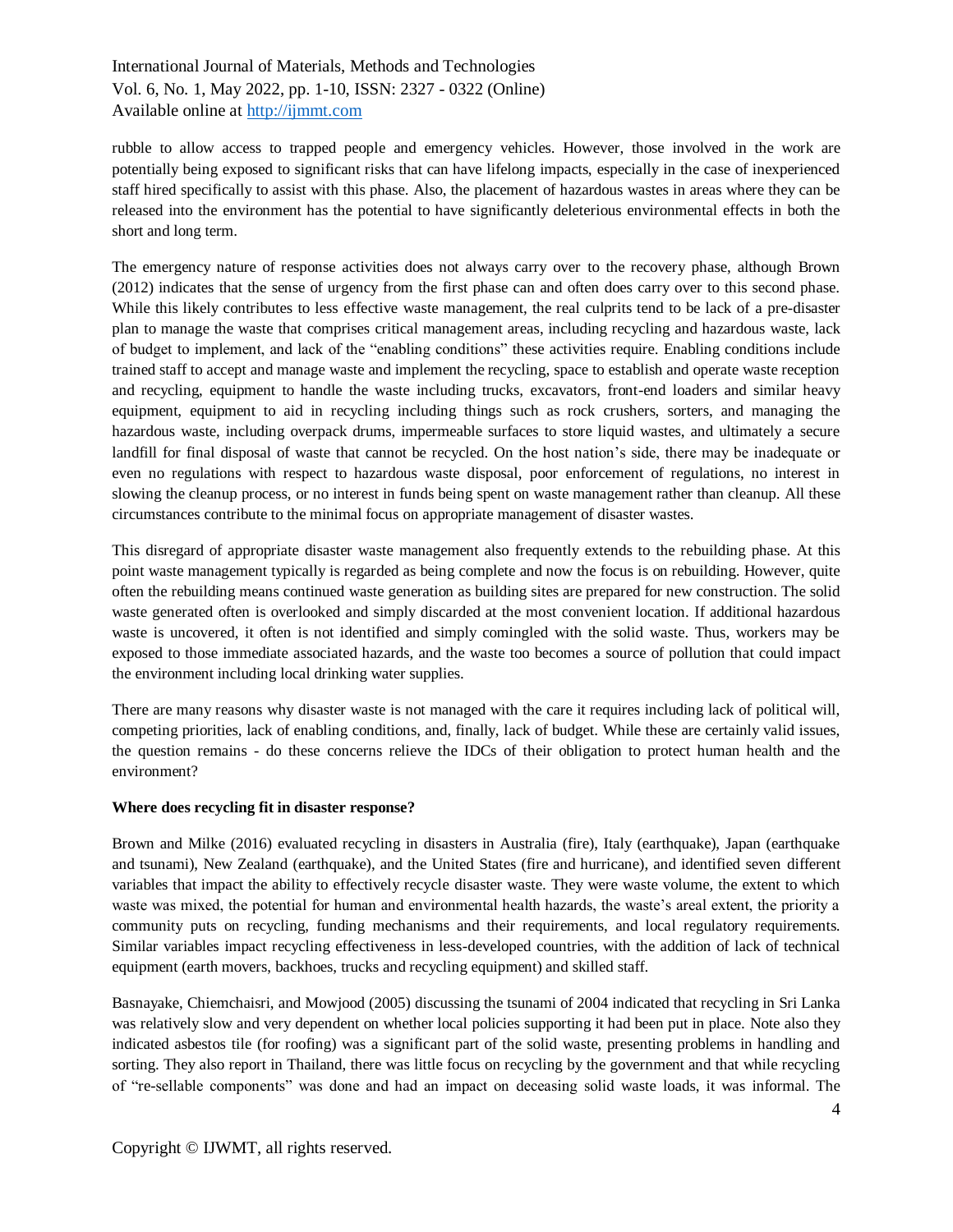UNDP (2016) states that recycling can be effective not only in decreasing landfill rates but also in creating shortterm, and potentially longer term, economic opportunity for people impacted by disaster. An unequivocal success story is reported by ehaconnect.org [\(https://ehaconnect.org/crisis-response-recovery/coordination/\)](https://ehaconnect.org/crisis-response-recovery/coordination/). Typhoon Haiyan, which came ashore in Leyte Province, Philippines in 2013, felled hundreds of thousands of coconut trees in addition to destroying thousands of homes. The organizations implementing the response and recovery activities worked with the local farmers to salvage these trees for use in new home construction. This approach resulted in providing jobs and access to local building materials at a time when both were crucial.

Implementing recycling in the context of disaster response and recovery in less-developed countries is difficult for all the reasons discussed in the introduction and earlier in this section. However, when implemented with appropriate attention to human health and safety and environmental impact, it can yield significant benefits. Such benefits include creating a revenue stream for local people impacted by the event, decreasing the need to import basic construction materials such as aggregate, fill, and potentially wood, lessening the need to use landfill space, and creating compost useful in agriculture or in creating new green infrastructure, and if "white goods" such as stoves and refrigerators can be reconditioned, that would significantly lessen landfill space requirements, minimize the loss of refrigerants, and allow those impacted a way to purchase replacement appliance at less than full price.

#### **The potential for negative outcomes**

Hazardous materials are a part of everyday life across the world. In the event of a disaster these materials become waste. Homes can contain bleach, refrigerants, natural gas cans, car batteries, inorganic acids, and potentially PCBs in fluorescent light fixtures. Farms contain fertilizers and pesticides and potentially high strength BOD/COD waste. Industrial facilities can contain high strength acids and bases, a wide variety of organic solvents, metal salts, monomers, and other primary and secondary organic chemicals. All three areas can contain larger or smaller quantities of petroleum, oil, and lubricants (POL).

The different risks these wastes present can be immediate or long-term and may impact either human health and/or the environment. For example, should a 1,000-liter high-strength sulfuric acid tank rupture, people cleaning up immediately after could be burned by contacting contaminated sediment or standing pools of acid. The acid also could solubilize other wastes and enhance their ability to disperse into the environment. POLs and other organic chemicals present significant threats to water quality and other environmental variables. High strength BOD/COD wastes (such as those found at sugar centrals and large-scale animal rearing facilities) can have immediate negative



impacts on aquatic biota. The photo at left from the aftermath of Typhoon Haiyan shows the extent to which hazardous debris can mix in with other debris. The batteries and gas tanks of the two vehicles are almost certainly empty. Chemicals such as PCB (Carpenter, 1998), which are extremely long-lived and still used in transformers in some less-developed countries, can have significant neurological, developmental, carcinogenic and other human health effects decades after exposure. Similarly, DDT, which still is used in the lessdeveloped world reportedly has recently been shown to increase breast cancer risk in the granddaughters of women exposed to it (Cirillo et al, 2021).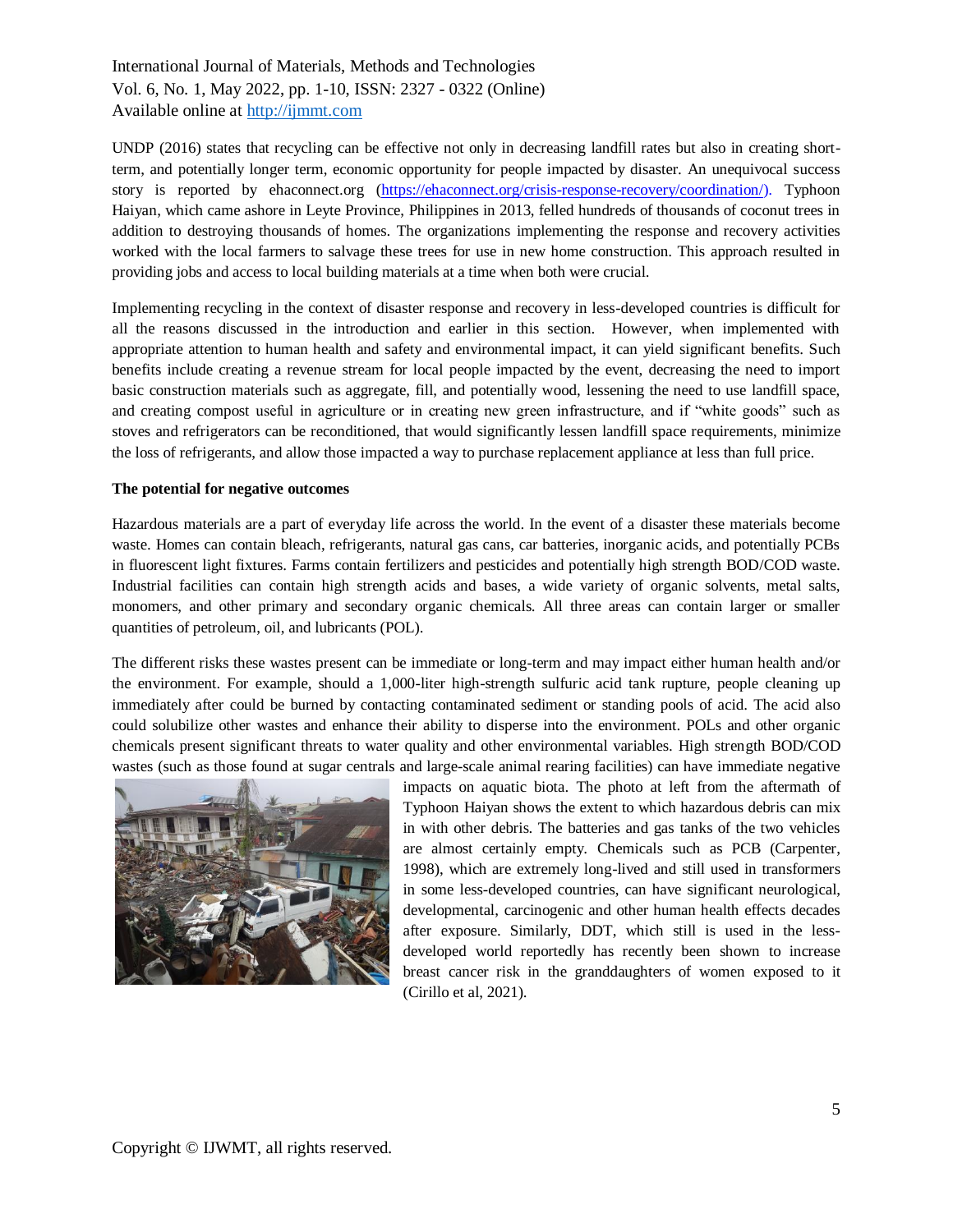Bahamas, Hurricane Dorian, 2019- This Category 5 storm impacted the vast majority of the islands in the Bahamas. UNEP/OCHA (2019) performed the initial assessment of acute environmental risks, identifying… a confirmed inland spill of crude oil … and potential spills at sea from Equinor's oil storage facility on Grand Bahama Island and potential secondary and cascading impacts resulting from damages to the numerous hazardous operation facilities located on Abaco and Grand Bahama Islands. The photo at indicates the extent of the release. A good example of appropriate response managing hazardous waste was highlighted at the Bahamas Power and Light (BPL) power sub-station in Marsh Harbour. UN staff identified a diesel spill into both the sub-station and nearby containment. While BPL had pumping capacity, they had no tankage to



Credit: Satellite image ©2019 Maxar Technologies

manage the waste. Tanks were found and emergency responders, trained in managing hazardous waste were dispatched to address the problem, ahead of an upcoming tropical storm that would have spread the fuel into the environment. An example of less well-thought-out response was the placement of all waste removed during response into the Marsh Harbour landfill. As the town is home to several industrial facilities, this resulted in the comingling of hazardous and solid waste, with yet unknown impact.

Haiti, January 2010 earthquake- This quake was tremendously destructive, destroying 250,000 homes, 30,000 commercial structures, generating an estimated 19 million cubic meters of debris. Across the impacted area. USAID played a central role in overall response, including emergency response. This included supporting the UN Stabilization Mission in Haiti (MINUSTAH) in managing debris removal projects, through the USAID-funded Project Management Coordination Cell (PMCC) that centralized debris management by the humanitarian community, Haiti's government, the participating IDCs, and non-governmental organizations (NGO). According to USAID, the PMCC eventually oversaw 34 removal projects and 28 dumpsites. In addition, World Bank-funded design and operation of a landfill specifically created to manage disaster waste. Unfortunately, a recent visit to the landfill shows that once it was turned over to the government, it ceased to be properly operated, likely in part because of lack of funds and appropriate equipment.

Boxing Day, 2004 Tsunami, Indonesia- The tsunami is estimated to have killed more than 200,000 people in India, Indonesia, the Maldives, Thailand, and Sri Lanka, with Indonesia's Banda Aceh Province being hit particularly hard. Casey (2016) reported that as much as 12.9 million cubic yards of waste was generated, 85 percent of which was estimated to have been transported to the ocean as the waters receded. Working with the Indonesian government, UNDP developed the Tsunami Recovery Waste Management Project (TRWMP) that started in March 2005 and continued through 2012. The box at right identifies some of TRWMP's

#### **Example TRWMP Accomplishments**

#### **Component 1-Local government capacity building & land clearance**

• More than 1 million meters<sup>3</sup> of tsunami waste cleared in urban areas, recyclable materials rehabilitated 100km of roads, provided 55 hectares of daily cover at landfills and manufactured 12,000 units of wooden furniture.

## **Component 2-Livelihood rehabilitation and creation**

• 72,121 tons of waste recycled between 2005 & 2010 with ~67,000 tons sold successfully in the market.

#### **Component 3-Regional and district landfills**

for permanent landfill construction.

• 11 interim district landfills (26 ha of waste cells) rehabilitated or reconstructed providing safe and controlled waste disposal sites for three to five years, allowing time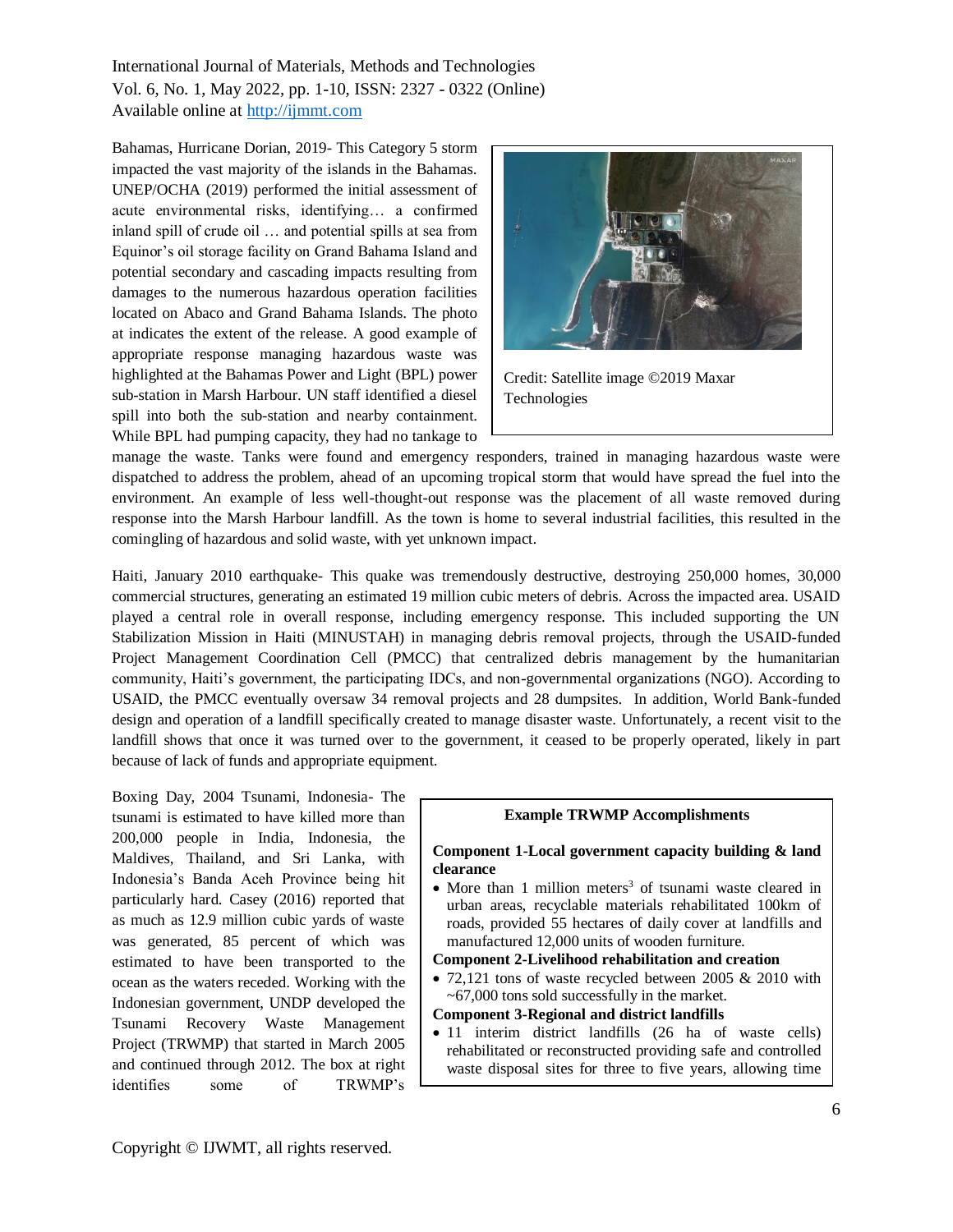accomplishments. It also is worth noting that TRWMP paid an average of 1,451 individuals daily in its cash-forwork activity between 2005 and 2008. Basnayake et. al. (2005) report that the responses in both Sri Lanka and Thailand involved much less recycling and in general it seems the responses were not as well supported by the governments.

# **Conclusion**

#### **Lessons learned**

There are several lessons we can learn from these brief vignettes. One clear lesson is that there is a lack of a standard approach to managing disaster waste, ranging from ad hoc to highly organized. Another lesson is that organized waste management activities appear to be associated with and initiated by the IDC and that there is guidance available from a host of sources, including (EPA, 2019; UNDP, 2013 & 2016; UNOCHA, 2013; and World Bank, undated). For example, USAID supported implementation of the PMCC in Haiti and the Bank paid for establishing and initially operating an engineered landfill to accept waste. However, without continued national government involvement and support, the landfill has failed. These lessons suggest that, without strong guidance and support from IDC partners, solid waste management will not be a national consideration in disaster planning or implementation.

Another set of lessons revolves around implementing activities such as recycling. While initiating recycling in the response phase is likely counterproductive, it does have its place in the overall disaster management activity. In fact, a properly configured recycling program can have significant benefits including, increased economic support by providing medium-term jobs across the recycling business process (which can last for several years and could lead into full-time employment), reducing the need to import building materials, including aggregate, soil, and potentially finished products such as window frames, structural wood, and even reconditioned white good. If recycling is appropriate and can be well-managed, it provides these benefits and decreases landfill use intensity.

Finally, although not stated, it is implied that without prior planning at the national level and close coordination across all responding partners, managing solid waste will be left to the most expedient and less-costly choices with little regard for human health or environmental impact. While apparently cost-effective in the moment, long-term effects may not be recognized for decades and, when they are, the costs to respond to them may be far greater than any savings.

Solid waste management (SWM) is, often, an afterthought in response, recovery, and even rebuilding post-disaster. The reasons for this include, SWM not being in initial disaster planning, insufficient budget to effectively manage the waste, lack of receiving infrastructure, whether for landfilling of recycling, lack of trained staff, tools, and heavy equipment required, low interest in managing solid waste by the host country government, and finally lack of political will on the part of the IDCs in addressing the short-, medium-, and long-term impacts of poor solid waste management.

While little research has been done on these impacts, they potentially are significant. During response activities untrained individuals lacking even minimal health and safety equipment (boots, gloves, goggles/safety glasses, hard hat, some sort of work-specific clothing, and respiratory protection) are at risk for injury while moving and sorting debris, which could contain toxic and hazardous waste. They could be subjected to crushing injuries, burns from exposure to strong acids or bases, or intoxication resulting from exposures to dusts or organic volatiles. They also could be subjected to potential infection associated with medical waste should they be in an area where that is prevalent. Nitrate fertilizer presents a near term hazard in that its shock sensitivity could cause it to detonate, simply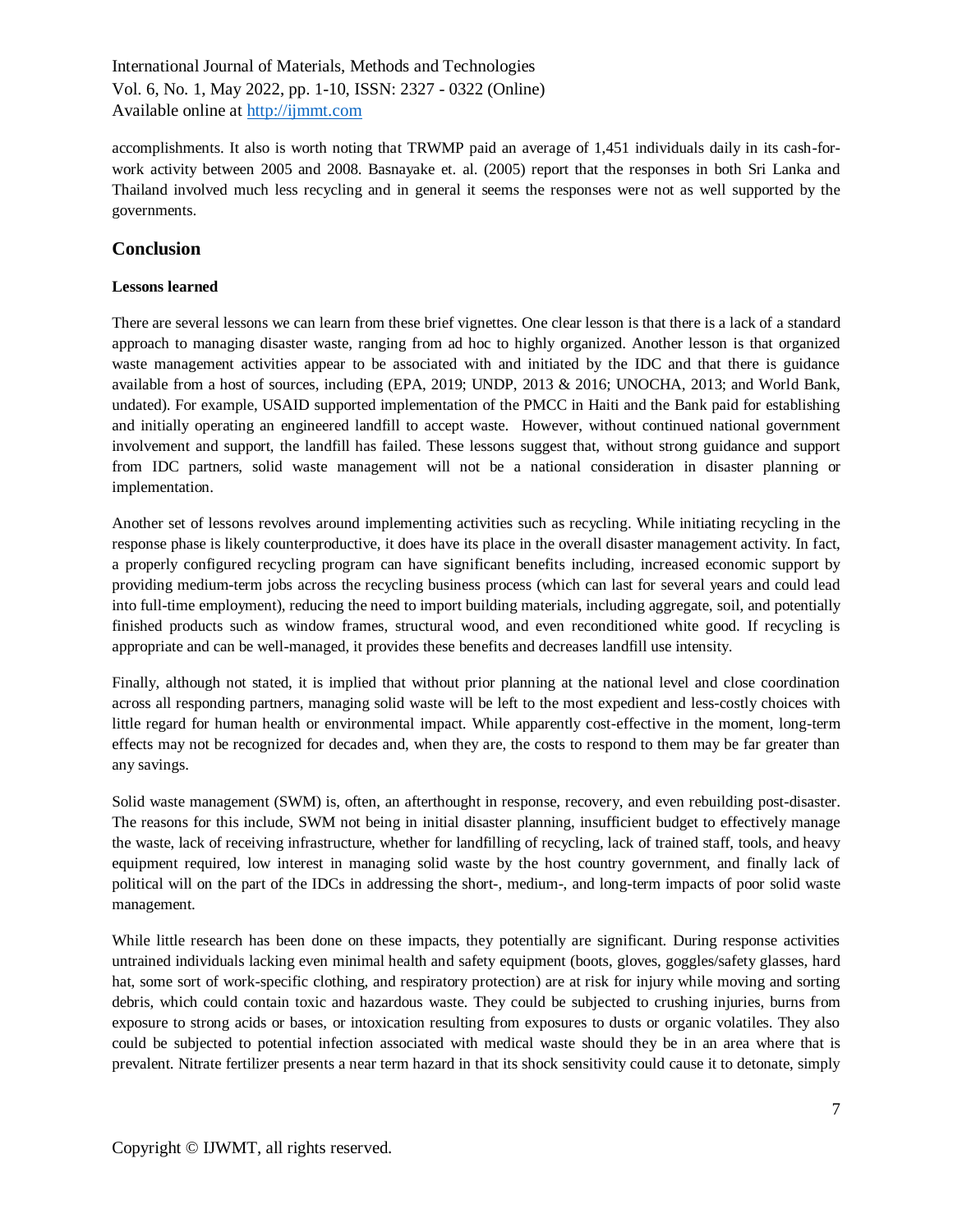because a sack was dropped, or something fell on a pile. These individuals also may have higher risk for ill health resulting from these exposures even decades, or generations later (Cirillo et. al., 2021).

Other risks to human and environmental health are related to improper management of hazardous wastes. Organic volatiles, POLs, and acid from car batteries (or strong acids or bases from other sources) can easily leach into the drinking water. PCB, while not prevalent any longer, still is used in transformers in in several less-developed countries and when it is present, has the potential to create both environmental and human health problems. Similarly, asbestos is no longer as widely used but still is found in a variety of building products, particularly wallboard, floor, and roof tiles. Pesticides stored at farms that have become waste can have significant negative impact on local ecosystems causing diebacks of fauna. Fertilizers also can have significant impacts causing algal blooms that result in decreased dissolved oxygen levels.

The risks outlined above are real and important not only because of their potential impact on human and environmental health but their associated economic impacts. While almost certainly not of the same scale as the economic impact of the disaster, these economic impacts can drag on the desired "return to normalcy" sought by all who experienced the disaster.

Grasping the nettle of adequately managing disaster debris waste will take political will on the part of both the IDC's and host country governments. The IDCs, led in part by various UN agencies, already have begun to address disaster waste management with various guidance documents. UNISDR (2015) is charged with implementing the Sendai Framework, which does not include direct reference to waste management but does have language addressing disaster risk governance and "building back better" both of which must include waste management. This leadership is welcome but must go further.

All these steps are just that; they have not been coordinated and there still appears to be little thought given to waste management when national disaster management plans are being developed. To do so will require that host country nations and the IDC acknowledge that poor solid waste management presents risks to human and environmental health and to post-disaster economic growth. Doing so will help to set the agenda for developing business processes for managing solid waste (including hazardous waste) that would include appropriate health and safety training, evaluation of waste for management planning as has been done in the Bahamas (UNEP/OCHA, 2019) and Dominica (UNEP/OCHA, 2017), identifying recycling opportunities, and identifying and operating landfills. For this approach to work long-term, the host country will need to take the ultimate responsibility for managing waste and landfills, which likely will involve identifying budget and potentially drafting, or re-drafting environmental regulations.

Appropriately managing disaster waste has both costs and benefits. Some may argue that including this activity is simply too expensive and unwarranted because of that expense. We argue that the long-term costs associated with improperly managed waste have the potential to impact people, the environment, and post-disaster economic recovery. At a minimum, studies of these impacts in various settings are essential. Meanwhile, the IDC have a duty of care spelled out in their environmental and social policies that they may not be completely meeting.

## **The Way Forward**

While planning for disaster management has been ramping up, particularly over the past decade, it still does not sufficiently acknowledge the need to safely manage the waste generated. This can no longer be left in the "too hard to do pile". Specific steps can be taken to incorporate adequate safeguards to ensure human safety, minimize environmental impact, and enhance economic opportunity. Planning for debris management must be included explicitly as new plans are developed and older plans revamped. Such planning must provide for: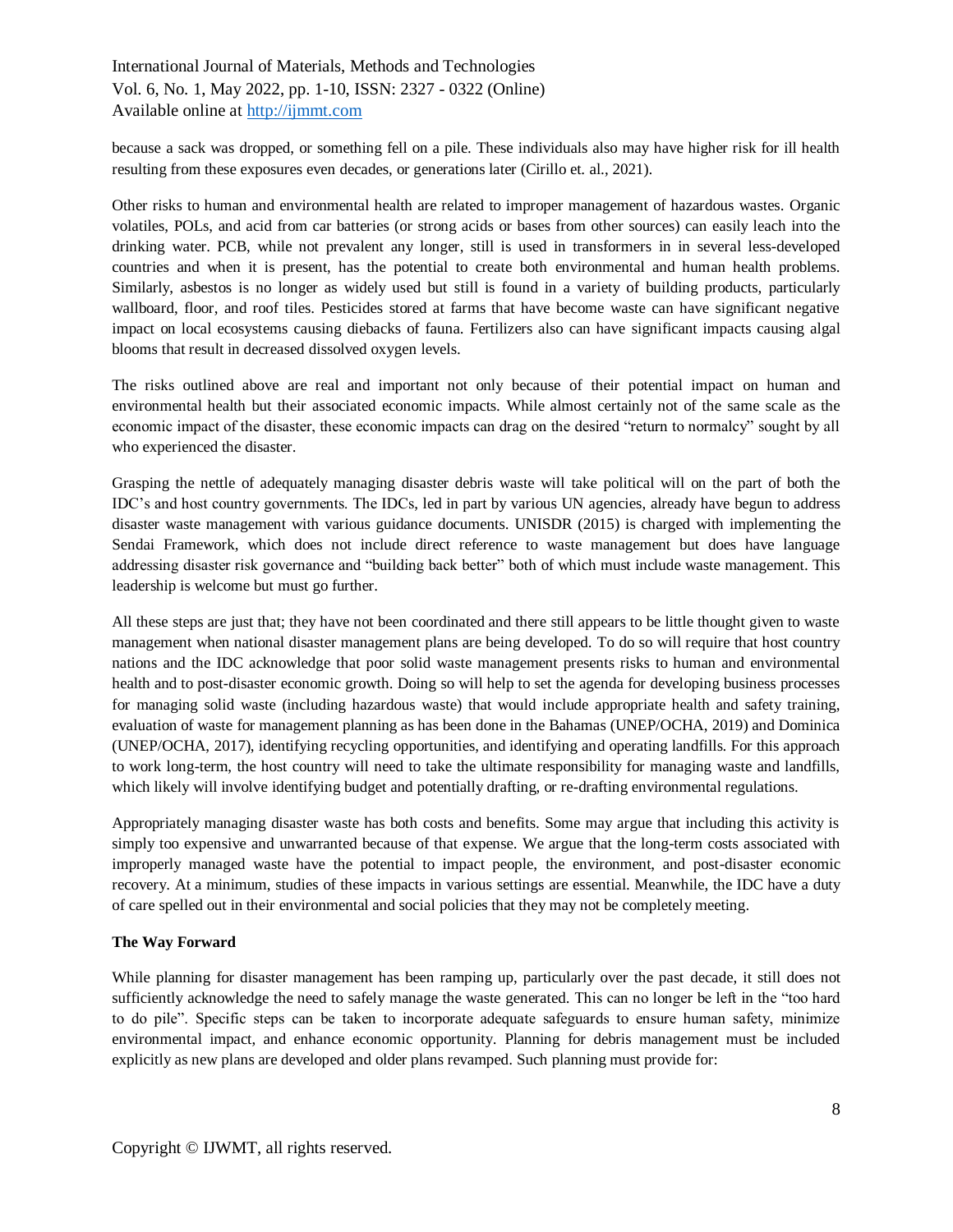- Safety of all workers by training in waste management (including hazardous waste), furnishing appropriate safety equipment and supplies, and ensuring operations are performed as directed by safety guidance.
- Assessing potential locations for waste stockpiling, landfilling (both solid and hazardous waste), and recycling.
- Performing early assessment of the potential for:
	- o exposure to hazardous (and infectious) waste and
	- o Recycling of various materials including, concrete, soil, green materials, iron and other metals, and white goods.
- Establishing coordination and communication processes for solid waste management operations.
- Identifying local firms that can provide equipment and personnel to assist in managing the disaster debris.

Including plans for solid waste management as part of the disaster management planning process is a necessary first step to acknowledging its importance and creating budget space for it to be properly implemented.

## **Acknowledgement**

The author's wish to acknowledge the financial support of Ceres Environmental Services, Inc. for providing us the time to prepare this paper.

# **References**

[1] Basnayake, B.F.A., Chiemchaisri, C., Mowjood, M.I.M., 2005. Solid wastes arise from the Asian Tsunami disaster and their rehabilitation activities: case study of affected coastal belts in Sri Lanka and Thailand. In: Tenth International Waste Management and Landfill Symposium, Sardinia.

[2] Brown, Charlotte. Disaster Waste Management: A Systems Approach. 2012. University of Canterbury, NZ. Dissertation. 298pp.

[3] Brown, C., Milke, M., Seville, E., 2011b. Disaster waste management: a review article. Waste Mgt. 31 (June (6)), 1085–1098.

[4] Brown, Charlotte and Mark Milke. 2016. Recycling disaster waste: Feasibility, method and effectiveness. Resources, Conservation and Recycling 106 (2016) 21–32.

[5] Carpenter, D.O., Polychlorinated biphenyls and human health. Int J Occup Med Environ Health. 1998;11(4):291- 303.

[6] Casey, Michael. 01/01/2006. Tsunami Worsened Nations' Environmental Woes. Associated Press reported in the Los Angeles Times.

[7] Environmental Protection Agency. 2019. Planning for Natural Disaster Debris. EPA 530-F-19-003. 149 pp.